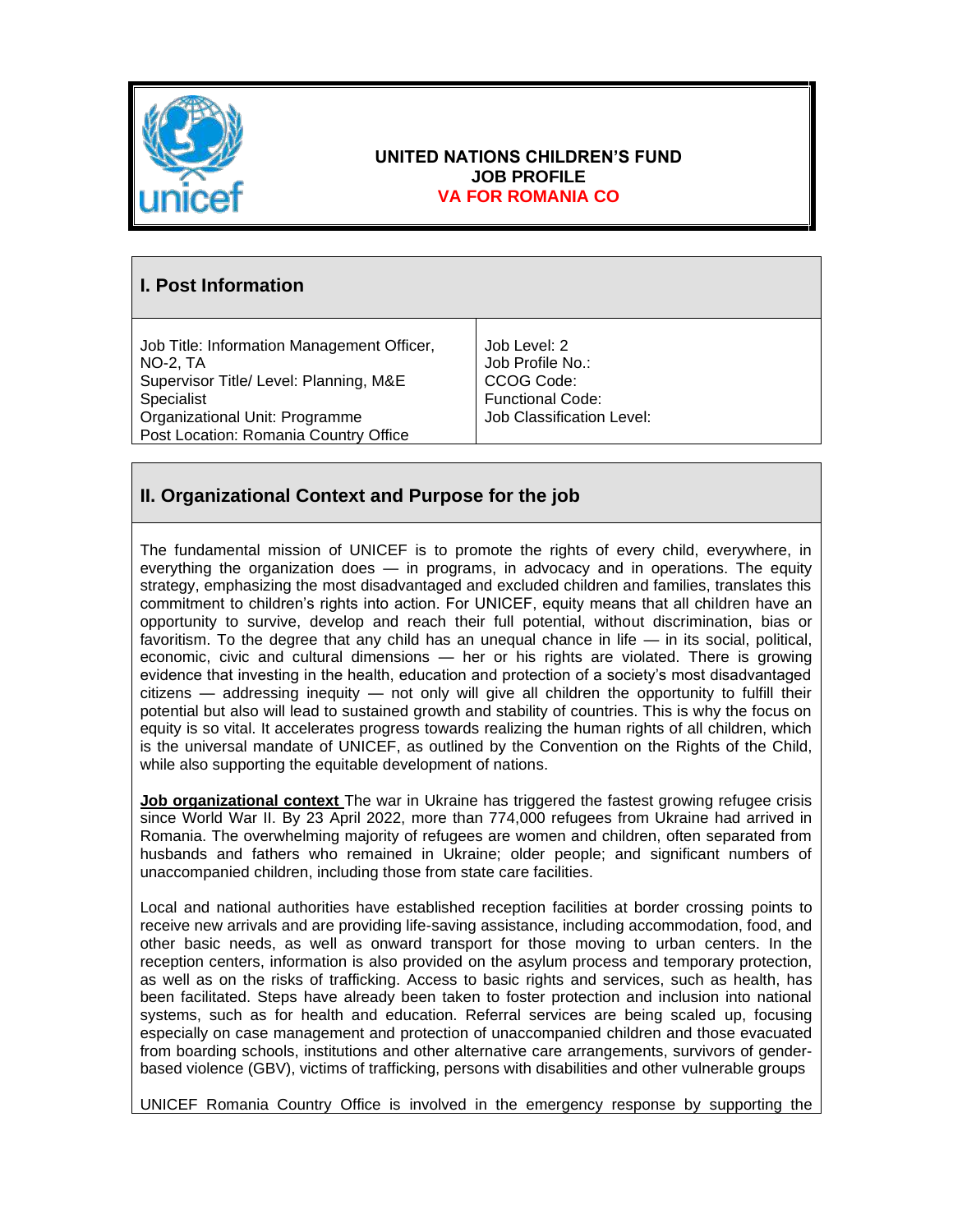national government and local partners in delivering assistance and protection services.

#### **Purpose for the job**

The Information Management Officer ensures that information required to support humanitarian operations is collected, organized and distributed to all relevant stakeholders. He/she coordinates interagency information management activities at all level and facilitates the creation of interagency relationships and opportunities for cooperation.

The Information Management Specialist supports in developing and implementing information management policies, and other duties including revising and implementing information management policies.

## **III. Key functions, accountabilities and related duties/tasks**

#### **Summary of key functions/accountabilities:**

- Provide support to programme staff with finding data collection and data management solutions to support programme design, implementation and monitoring.
- Responsible for setting up and maintaining management information system to collect data required for programme delivery operation in close collaboration with relevant UNICEF partners and other key stakeholders.
- Provide assistance in reviewing current available information systems, and present ideas for system improvements.
- Consolidate data from different sources by harmonizing labels, flagging out outliers and cleaning data
- Ensuring timely data collection from different sources
- Ensure quality of collected and reported data, by setting and implementing regular quality checks for validation, consistency and reliability of data and information
- Support data analysis of available datasets, and produce regular statistical reports
- Provide technical support and guidance to UNICEF and relevant stakeholders to collect, process and manage data.
- Develop guidelines, SOPs, documentation and other training materials, and provide training as needed
- Strengthen external collaborative partnerships to ensure the production and dissemination of knowledge and information engaging all key stakeholders
- Support the establishment of new knowledge sharing networks and continue to strengthen and build on best practices documented from existing networks and knowledge sharing forums
- Establish and maintain information databases that consolidate, analyze and report/disseminate information related to the programme activities
- Identify information gaps at national and sub-national levels and propose ways to bridge those gaps
- Adopt and promote the use of global standards for information management for interoperability
- Manage flows of information and dissemination in an appropriate way
- Manage an inventory of relevant documents on the humanitarian situation
- Support the development and analysis of needs assessment and monitoring programmes
- Provide information management advice in assessments and monitoring, including joint assessments and training.
- Participate in requirements gathering, planning, evaluation and development of strategies for methods to use, share, manage and preserve/dispose of electronic documents.
- Identify and document existing document/records processes and take into account identified applicable regulatory document retention requirements.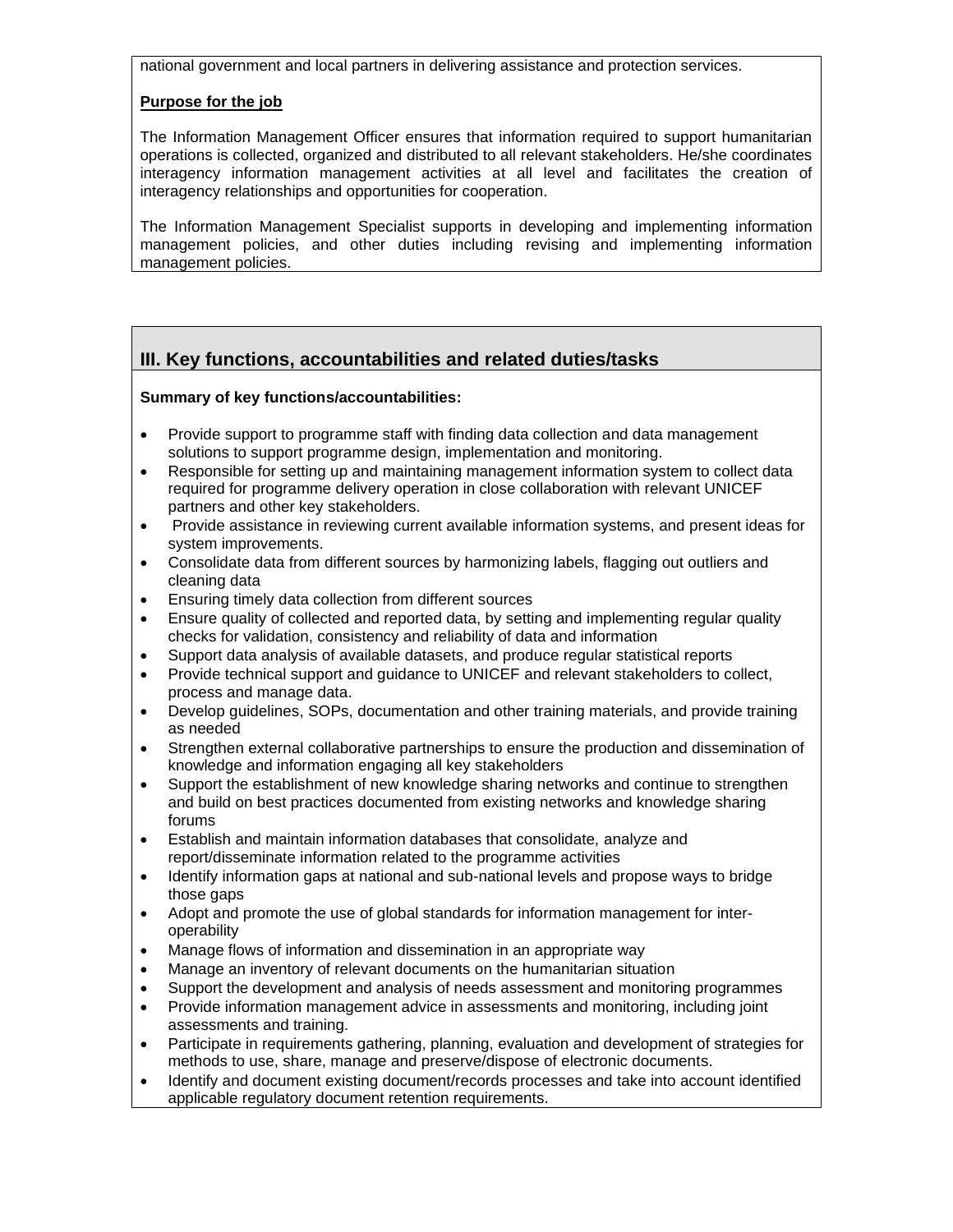• Collaborate with a variety of stakeholders to document, propose and implement business process improvements.

### **IV. Impact of Results**

Data accuracy and reliability is improved, enhancing the quality of programme monitoring and reporting

Technical support in relation to data management and monitoring and evaluation supports an improved capacity for UNICEF and other key stakeholders

Progromme design, implementation and decision making are informed by data and evidence

#### **V. Competencies and level of proficiency required (please base on UNICEF Competency Profiles)**

#### **i) Core Values**

- Care
- Respect
- Integrity
- Trust
- Accountability

#### **Core Competencies**

- Demonstrates Self Awareness and Ethical Awareness (1)
- Works Collaboratively with others (1)
- Builds and Maintains Partnerships (1)
- **■** Innovates and Embraces Change (1)
- **E** Thinks and Acts Strategically (1)
- Drive to achieve impactful results (1)<br>■ Manages ambiquity and complexity (1)
- Manages ambiguity and complexity (1)

| <b>VI. Recruitment Qualifications</b> |                                                                                                                                                                                                                                                                                                                                                                                                    |
|---------------------------------------|----------------------------------------------------------------------------------------------------------------------------------------------------------------------------------------------------------------------------------------------------------------------------------------------------------------------------------------------------------------------------------------------------|
| Education:                            | An university degree in Archival Studies, Records and<br>٠<br>Information Management, Library Sciences, IT, or related<br>field(s) is required.                                                                                                                                                                                                                                                    |
| Experience:                           | A minimum of two years of relevant experience in<br>$\bullet$<br>information management, design, setup,<br>and<br>implementation of knowledge/information management<br>systems is required<br>Experience in designing and administering databases, data<br>$\bullet$<br>analysis and data visualization<br>Work experience in UN or other humanitarian organizations<br>$\bullet$<br>is an asset. |